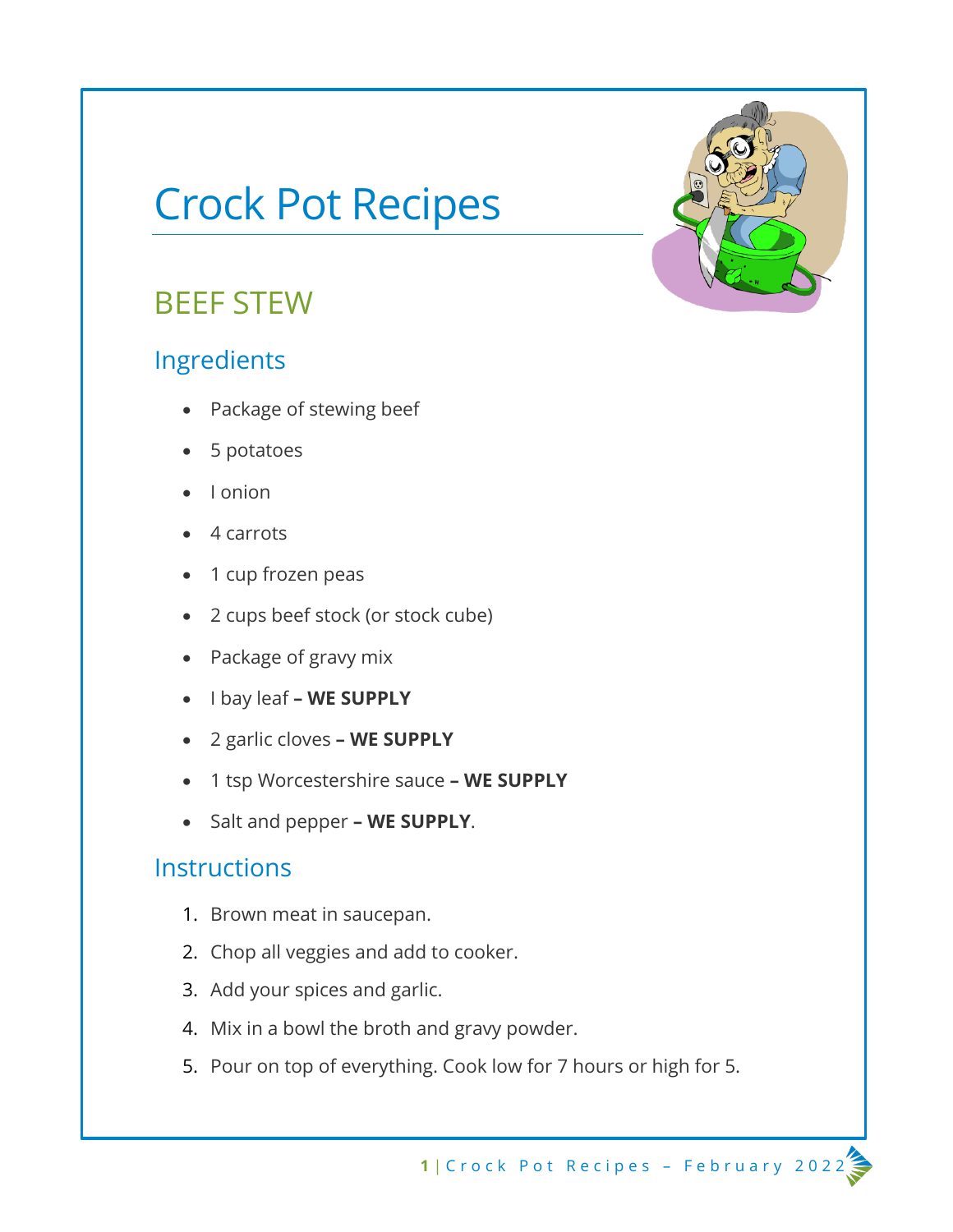# WINTER PORK CHOPS

### Ingredients

- 4 thawed pork chops
- 2 large sweet potatoes
- 2 apples
- 1 small onion
- 2 celery stalks
- ¾ cup apple juice (or apple juice box)
- 1 tsp each of thyme, rosemary and cinnamon **– WE SUPPLY**.

#### **Instructions**

- 1. Peel and chop sweet potatoes and add to cooker.
- 2. Brown chops and place on top of potatoes.
- 3. Chop onions and celery and add to pot along with spices.
- 4. Add apple juice and cook low for 6 hours or high for 4 hours (or until potatoes are soft).

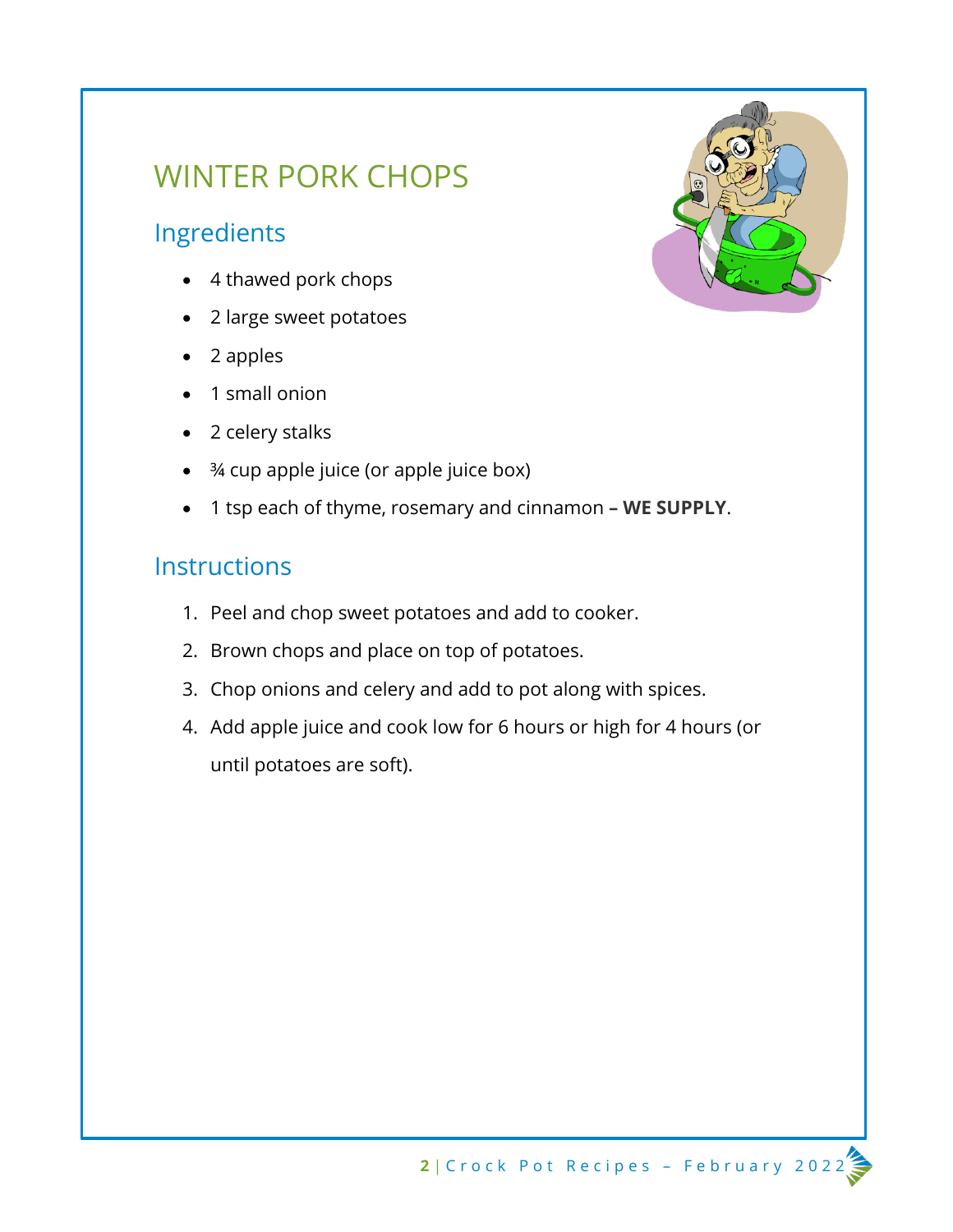# SAUCY SAUSAGES

### Ingredients

- 4-5 mild Italian or sausages of your choice
- 1 red bell pepper
- 1 green bell pepper
- 1 onion
- 2 cloves garlic **WE SUPPLY**
- 1 can spaghetti sauce.

#### **Instructions**

- 1. Brown sausages and place in cooker.
- 2. Slice onions and peppers and add to cooker along with chopped garlic.
- 3. Add sauce and cook low for 5 hours or high for 3-4 hours
- *\*\* Best served over pasta, rice or have it with a hoagie bun.*